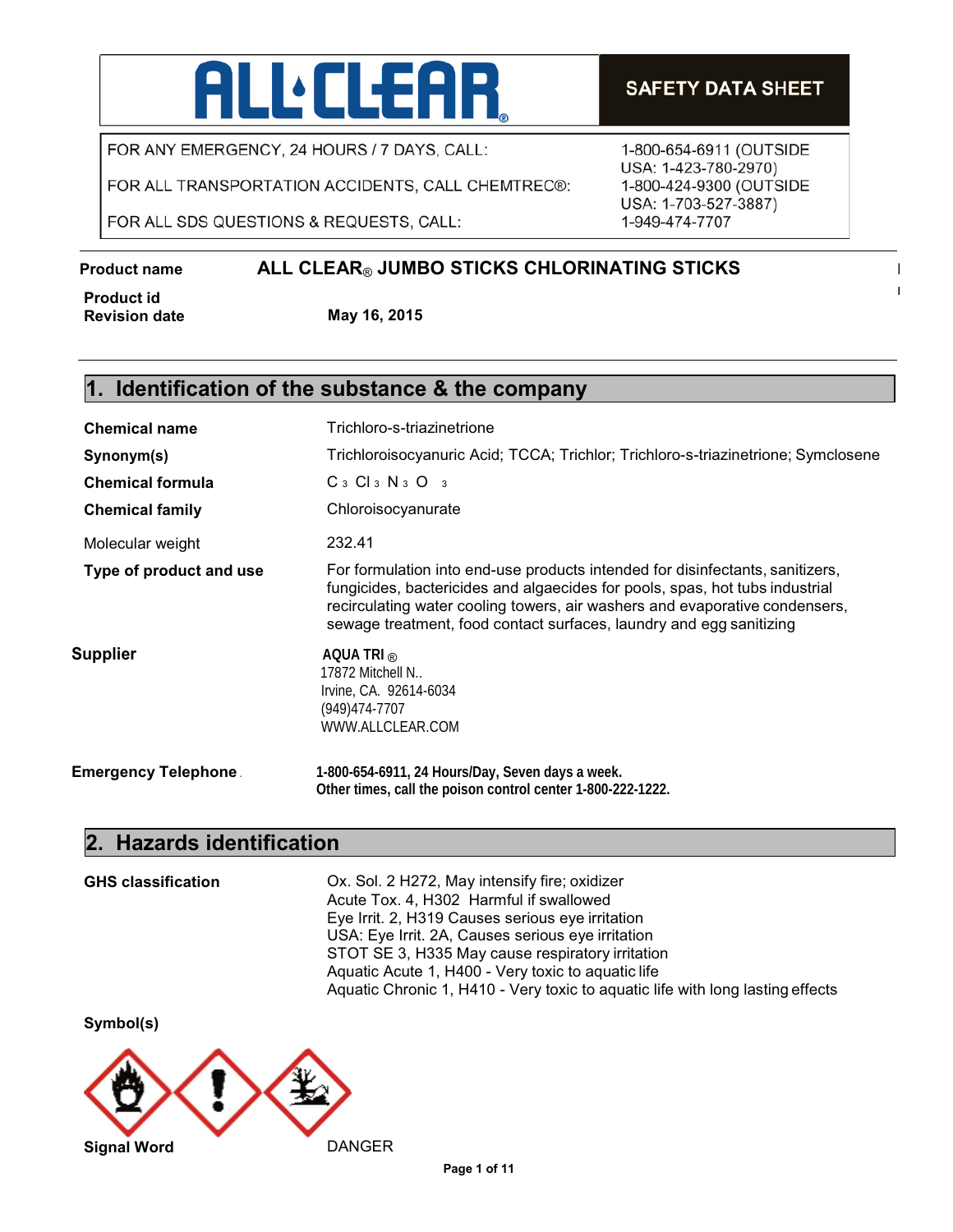

FOR ANY EMERGENCY, 24 HOURS / 7 DAYS, CALL:

FOR ALL TRANSPORTATION ACCIDENTS, CALL CHEMTREC®:

FOR ALL SDS QUESTIONS & REQUESTS, CALL:

| - SAFETT DATA SHEET |
|---------------------|
|                     |
|                     |

1-800-654-6911 (OUTSIDE USA: 1-423-780-2970) 1-800-424-9300 (OUTSIDE USA: 1-703-527-3887) 1-949-474-7707

| <b>Product name</b><br><b>Product id</b> | ALL CLEAR® JUMBO STICKS CHLORINATING STICKS                                                                                                                                                                                                                                                                                                                                                                                                                                                                                                                                                                                                                                                                                                                                                                                                                                                                                                                    |  |  |
|------------------------------------------|----------------------------------------------------------------------------------------------------------------------------------------------------------------------------------------------------------------------------------------------------------------------------------------------------------------------------------------------------------------------------------------------------------------------------------------------------------------------------------------------------------------------------------------------------------------------------------------------------------------------------------------------------------------------------------------------------------------------------------------------------------------------------------------------------------------------------------------------------------------------------------------------------------------------------------------------------------------|--|--|
| <b>Revision date</b>                     | May 16, 2015                                                                                                                                                                                                                                                                                                                                                                                                                                                                                                                                                                                                                                                                                                                                                                                                                                                                                                                                                   |  |  |
| <b>Hazard statements</b>                 | H272 - May intensify fire; oxidizer<br>H302 - Harmful if swallowed<br>H319 - Causes serious eye irritation<br>H335 - May cause respiratory irritation<br>H410 - Very toxic to aquatic life with long lasting effects<br>EUH031 - Contact with acids liberates toxic gas                                                                                                                                                                                                                                                                                                                                                                                                                                                                                                                                                                                                                                                                                        |  |  |
| <b>Precautionary statements</b>          | P210 - Keep away from heat/sparks/open flames/hot surfaces. - No smoking<br>P221 - Take any precaution to avoid mixing with combustibles/other chemicals<br>P261 - Avoid breathing dust/fume/gas/mist/vapors/spray<br>P280 - Wear protective gloves/protective clothing/eye protection/face protection<br>P273 - Avoid release to the environment<br>P391 - Collect spillage<br>P301 + P312 - IF SWALLOWED: Call a POISON CENTER or doctor/physician if                                                                                                                                                                                                                                                                                                                                                                                                                                                                                                        |  |  |
|                                          | you feel unwell<br>P330 - Rinse mouth<br>P305 + P351 + P338 - IF IN EYES: Rinse cautiously with water for several<br>minutes. Remove contact lenses, if present and easy to do. Continue rinsing<br>P337 + P313 - If eye irritation persists: Get medical advice/attention.<br>P304 + P340 - IF INHALED: Remove person to fresh air and keep comfortable for<br>breathing<br>P312 - Call a POISON CENTER or doctor/physician if you feel unwell<br>P220 - Keep/Store away from clothing/ combustible materials<br>P264 - Wash hands thoroughly after handling<br>P270 - Do not eat, drink or smoke when using this product<br>P271 - Use only outdoors or in a well-ventilated area<br>P370 + P378 - In case of fire: Use water for extinction<br>P405 - Store locked up<br>P403 + P233 - Store in a well-ventilated place. Keep container tightly closed<br>P501 - Dispose of contents/container in accordance with national and international<br>regulations |  |  |
|                                          | Potential environmental effects Very toxic to aquatic organisms, may cause long-term adverse effects in the<br>aquatic environment.                                                                                                                                                                                                                                                                                                                                                                                                                                                                                                                                                                                                                                                                                                                                                                                                                            |  |  |
| <b>NFPA Ratings (Scale 0-4)</b>          | Health = $3$ , Fire = 0, Reactivity = 2. Special Hazard Warning: OXIDIZER.                                                                                                                                                                                                                                                                                                                                                                                                                                                                                                                                                                                                                                                                                                                                                                                                                                                                                     |  |  |
| <b>HMIS Ratings (Scale 0-4)</b>          | Health = $3$ , Fire = 0, Reactivity = 2                                                                                                                                                                                                                                                                                                                                                                                                                                                                                                                                                                                                                                                                                                                                                                                                                                                                                                                        |  |  |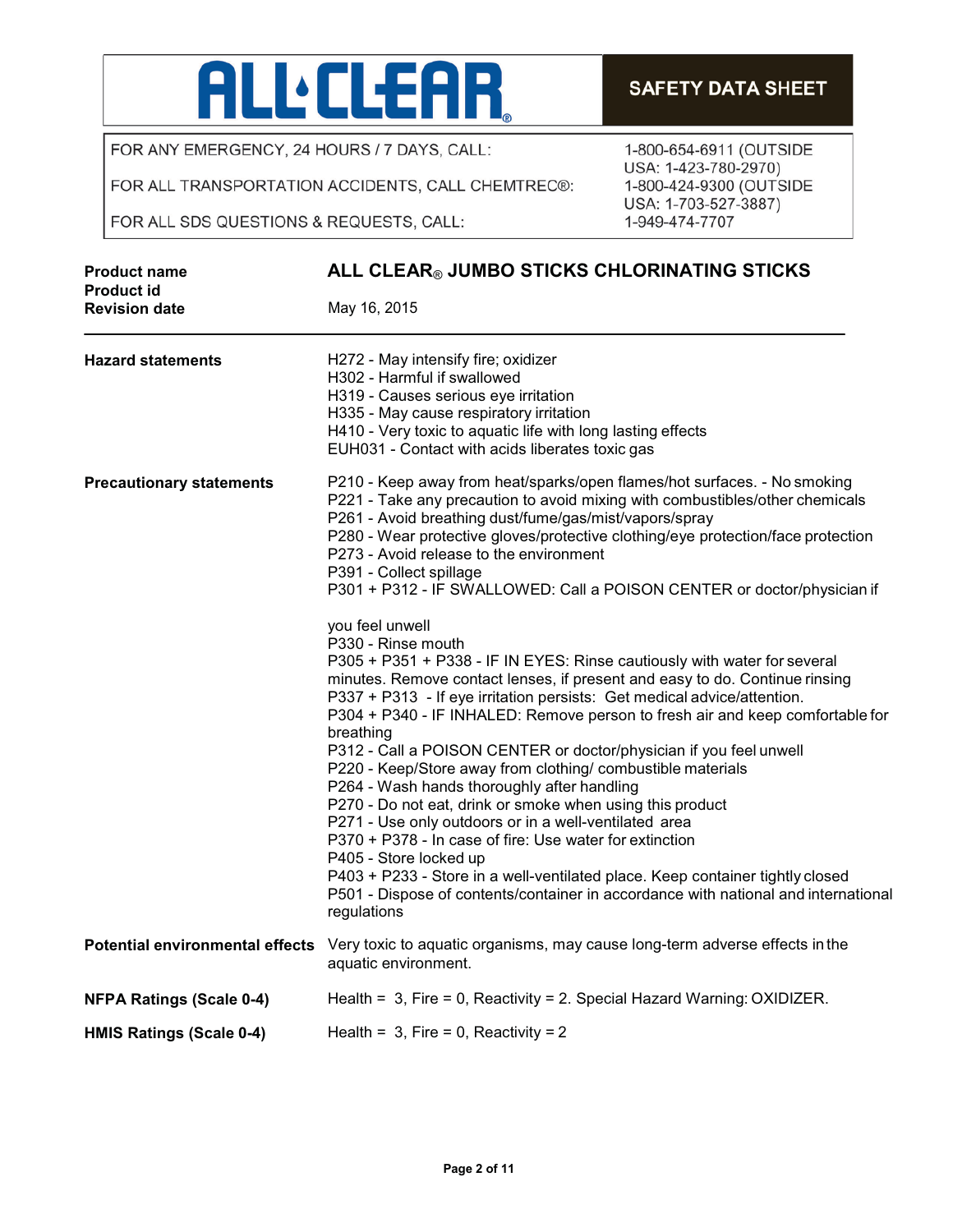# **ALL** CLEAR

FOR ANY EMERGENCY, 24 HOURS / 7 DAYS, CALL:

FOR ALL TRANSPORTATION ACCIDENTS, CALL CHEMTREC®:

FOR ALL SDS QUESTIONS & REQUESTS, CALL:

### **SAFETY DATA SHEET**

1-800-654-6911 (OUTSIDE USA: 1-423-780-2970) 1-800-424-9300 (OUTSIDE USA: 1-703-527-3887) 1-949-474-7707

**Product id Revision date May 16, 2015**

### **Product name ALL CLEAR**® **JUMBO STICKS CHLORINATING STICKS**

### **3. Composition / information on ingredients**

| .                                        |                   | $\Omega$<br>.<br>w<br> |
|------------------------------------------|-------------------|------------------------|
| $-$<br>rıc<br>\cıa<br>ш<br>$\sim$ $\sim$ | റ്<br>- 91<br>ึงบ | 99                     |

| <b>First-aid measures</b><br>4.                       |                                                                                                                                                                                                                                                                                                                                                                         |  |
|-------------------------------------------------------|-------------------------------------------------------------------------------------------------------------------------------------------------------------------------------------------------------------------------------------------------------------------------------------------------------------------------------------------------------------------------|--|
| Eye contact                                           | Hold eye open and rinse slowly and gently with water for 15-20 minutes. Remove<br>contact lenses, if present, after the first 5 minutes, then continue rinsing eye. Call<br>a poison control center or doctor for treatment advice.                                                                                                                                     |  |
| <b>Skin contact</b>                                   | Take off contaminated clothing. Rinse skin immediately with plenty of water for<br>15-20 minutes. Call a poison control center or doctor for treatment advice.                                                                                                                                                                                                          |  |
| <b>Inhalation</b>                                     | Move person to fresh air. If person is not breathing, call 911 or an ambulance,<br>then give artificial respiration, preferably by mouth-to-mouth, if possible. Call a<br>poison control center or doctor for further treatment advice.                                                                                                                                 |  |
| Ingestion                                             | Call poison control center, or doctor immediately for treatment advice. Have<br>person sip a glass of water if able to swallow. Do not induce vomiting unless told<br>to do so by the poison control center or doctor. Do not give anything by mouth to<br>an unconscious person.                                                                                       |  |
| Most important symptoms and effects, acute or delayed |                                                                                                                                                                                                                                                                                                                                                                         |  |
| - Eye Contact                                         | Severe irritation and/or burns can occur following eye exposure. Contact may<br>cause impairment of vision and corneal damage.                                                                                                                                                                                                                                          |  |
| - Skin contact                                        | Dermal exposure can cause severe irritation and/or burns characterized by<br>redness, swelling and scab formation.<br>Repeated skin exposure may cause tissue destruction due to the corrosive nature<br>of the product.                                                                                                                                                |  |
| - Inhalation                                          | Irritating to the nose, mouth, throat and lungs.<br>It may also cause burns to the respiratory tract with the production of lung edema<br>that can result in shortness of breath, wheezing, choking, chest pain, and<br>impairment of lung function.<br>Inhalation of high concentrations can result in permanent lung damage from the<br>corrosive action of the lung. |  |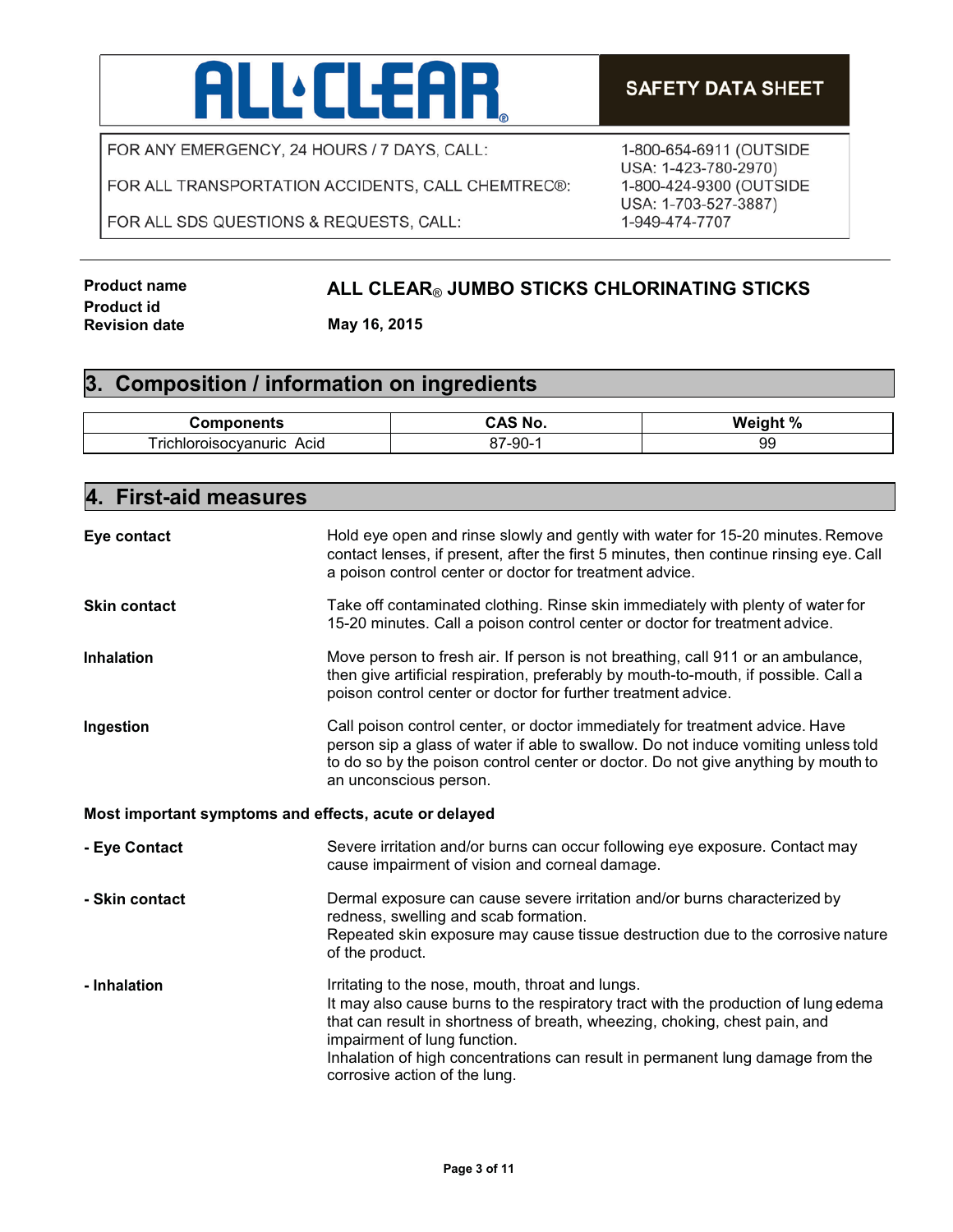# **ALL:CLEAR**

FOR ANY EMERGENCY, 24 HOURS / 7 DAYS, CALL:

FOR ALL TRANSPORTATION ACCIDENTS, CALL CHEMTREC®:

FOR ALL SDS QUESTIONS & REQUESTS, CALL:

1-800-654-6911 (OUTSIDE USA: 1-423-780-2970) 1-800-424-9300 (OUTSIDE USA: 1-703-527-3887) 1-949-474-7707

| <b>Product name</b><br><b>Product id</b>            | ALL CLEAR® JUMBO STICKS CHLORINATING STICKS                                                                                                                                                                                                                                                                                     |  |
|-----------------------------------------------------|---------------------------------------------------------------------------------------------------------------------------------------------------------------------------------------------------------------------------------------------------------------------------------------------------------------------------------|--|
| <b>Revision date</b>                                | May 16, 2015                                                                                                                                                                                                                                                                                                                    |  |
| - Ingestion                                         | Irritation and/or burns can occur to the entire gastrointestinal tract, including the<br>stomach and intestines, characterized by nausea, vomiting, diarrhea, abdominal<br>pain, bleeding and/or tissue ulceration.<br>Ingestion causes severe damage to the gastrointestinal tract with the potential to<br>cause perforation. |  |
| Note to physician                                   | Probable mucosal damage may contraindicate the use of gastric lavage.<br>Corrosive. No specific antidote.<br>In case of ingestion DO NOT induce vomiting.<br>Treat symptomatically and supportively.                                                                                                                            |  |
| <b>Medical conditions</b><br>aggravated by exposure | Asthma, respiratory and cardiovascular diseases.                                                                                                                                                                                                                                                                                |  |
| 5. Fire - fighting measures                         |                                                                                                                                                                                                                                                                                                                                 |  |

| Suitable extinguishing media          | Water. Large amounts of water may be needed and the flow of water should not<br>be stopped until the fire/reaction has stopped.                                                                                                                                                                                                                         |
|---------------------------------------|---------------------------------------------------------------------------------------------------------------------------------------------------------------------------------------------------------------------------------------------------------------------------------------------------------------------------------------------------------|
| Extinguishing media not to be<br>used | Do not use dry chemical extinguisher containing ammonia compounds.                                                                                                                                                                                                                                                                                      |
| Unusual fire and explosion<br>hazards | When heated to decomposition, may release poisonous and corrosive fumes of<br>nitrogen trichloride, chlorine, nitrous oxides, cyanates, carbon monoxide and<br>carbon dioxide.                                                                                                                                                                          |
| Fire fighting procedure               | Cool containers with water spray. Fire fighters should wear full protective clothing<br>and self-contained breathing apparatus (SCBA) in positive pressure mode. On<br>small fires, use water spray or fog. On large fires, use heavy deluge or fog<br>streams. Flooding amounts of water may be required before extinguishment can<br>be accomplished. |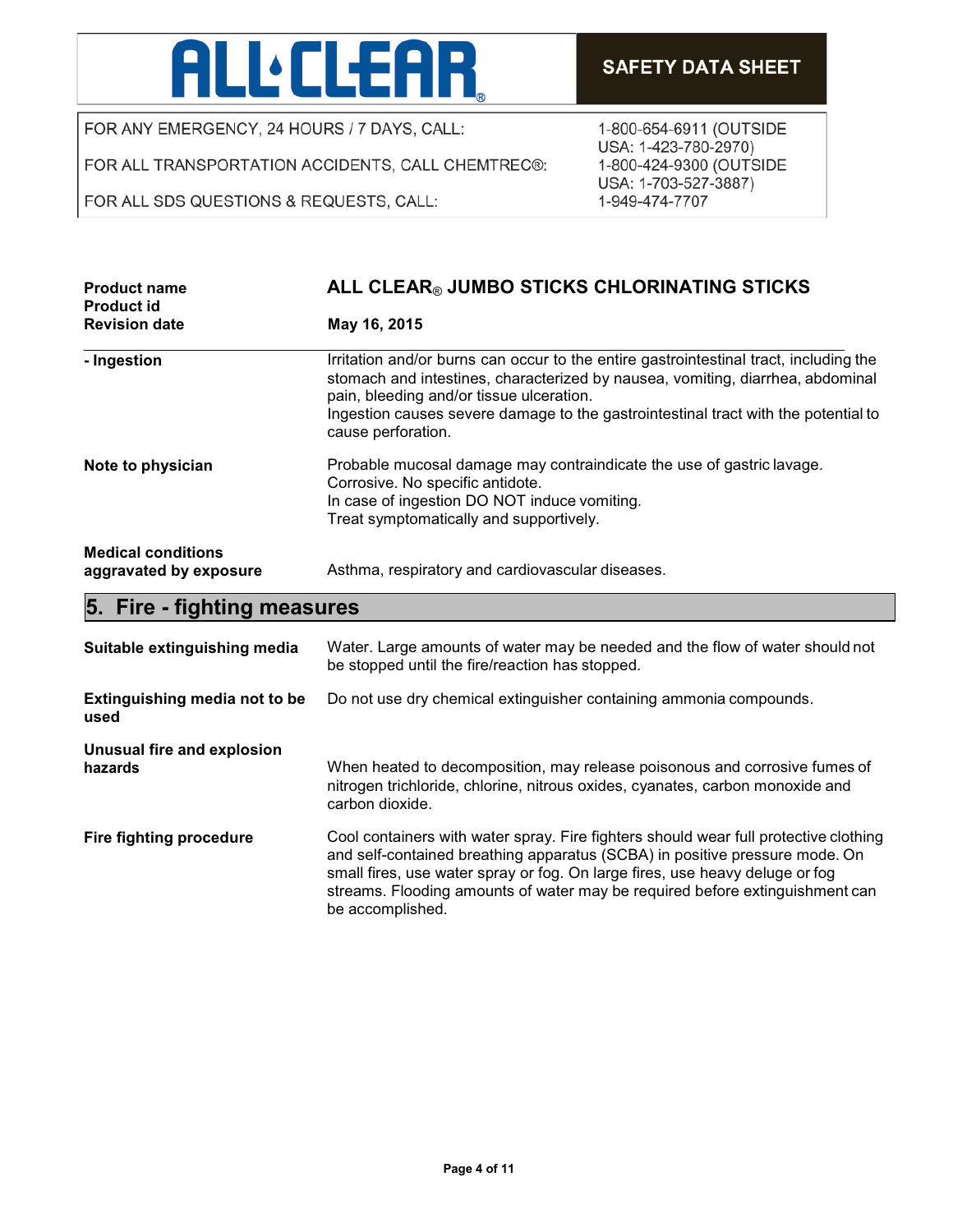## **ALL:CLEAR**

FOR ANY EMERGENCY, 24 HOURS / 7 DAYS, CALL:

FOR ALL TRANSPORTATION ACCIDENTS, CALL CHEMTREC®:

FOR ALL SDS QUESTIONS & REQUESTS, CALL:

### **SAFETY DATA SHEET**

1-800-654-6911 (OUTSIDE USA: 1-423-780-2970) 1-800-424-9300 (OUTSIDE USA: 1-703-527-3887) 1-949-474-7707

| <b>Product name</b>  |  |
|----------------------|--|
| <b>Product id</b>    |  |
| <b>Revision date</b> |  |
| <b>Supersedes</b>    |  |

#### **Product name ALL CLEAR**® **JUMBO STICKS CHLORINATING STICKS**

**Revision date** May 16, 2015

#### **6. Accidental release measures**

| <b>Personal precautions</b>       | For small spills in a well-ventilated areas, wear a NIOSH approved half-face or full<br>face tight fitting respirator or a loose fitting powered air purifying respirator<br>equipped with chlorine cartridges. Chemical goggles should be worn when using a<br>half-face respirator. In addition to respiratory protection, wear coveralls, chemical<br>resistant gloves, chemical resistant footwear; and chemical resistant headgear for<br>overhead exposure. For clean-up of large spills, or small dry spills in confined<br>areas, wear full-face respirator with chlorine cartridges or a positive pressure<br>supplied air respirator. Additionally, body protection should be impervious clothing<br>covering entire body to prevent personal contact with material. CAUTION -<br>Protection concerns must also address the following: If this material becomes<br>damp/wet or contaminated in a container, the formation of nitrogen trichloride gas<br>may occur and an explosive condition may exist. |  |
|-----------------------------------|--------------------------------------------------------------------------------------------------------------------------------------------------------------------------------------------------------------------------------------------------------------------------------------------------------------------------------------------------------------------------------------------------------------------------------------------------------------------------------------------------------------------------------------------------------------------------------------------------------------------------------------------------------------------------------------------------------------------------------------------------------------------------------------------------------------------------------------------------------------------------------------------------------------------------------------------------------------------------------------------------------------------|--|
| <b>Environmental precautions</b>  | Prevent entry into sewers and watercourses                                                                                                                                                                                                                                                                                                                                                                                                                                                                                                                                                                                                                                                                                                                                                                                                                                                                                                                                                                         |  |
| Methods for cleaning up           | Hazardous concentrations in air may be found in local spill area and immediately<br>downwind. If spill material is still dry, do not put water directly on this product as a<br>gas evolution may occur.                                                                                                                                                                                                                                                                                                                                                                                                                                                                                                                                                                                                                                                                                                                                                                                                           |  |
| - Soil                            | Do not contaminate spill material with any organic materials, ammonia, ammonium<br>salts or urea. Clean up all spill material with clean, dry dedicated equipment and<br>place in a clean dry container.                                                                                                                                                                                                                                                                                                                                                                                                                                                                                                                                                                                                                                                                                                                                                                                                           |  |
| - Water                           | This material is heavier than and soluble in water. Stop flow of material into water<br>as soon as possible. Begin monitoring for available chlorine and pH immediately.                                                                                                                                                                                                                                                                                                                                                                                                                                                                                                                                                                                                                                                                                                                                                                                                                                           |  |
| - Air                             | Vapors may be suppressed by the use of water fog.                                                                                                                                                                                                                                                                                                                                                                                                                                                                                                                                                                                                                                                                                                                                                                                                                                                                                                                                                                  |  |
| 7.<br><b>Handling and storage</b> |                                                                                                                                                                                                                                                                                                                                                                                                                                                                                                                                                                                                                                                                                                                                                                                                                                                                                                                                                                                                                    |  |

| <b>Handling</b> | Avoid bodily contact. Do not take internally. Upon contact with skin or eyes, wash<br>off with water.                                                                       |
|-----------------|-----------------------------------------------------------------------------------------------------------------------------------------------------------------------------|
| Storage         | Store in a dry, cool, well-ventilated area away from incompatible materials (see<br>"materials to avoid"). Product has an indefinite shelf-life limitation. Do not store at |
|                 | temperatures above $60^{\circ}C/140^{\circ}F$ . Available chlorine loss can be as little as 0.1%                                                                            |

per year at ambient temperatures.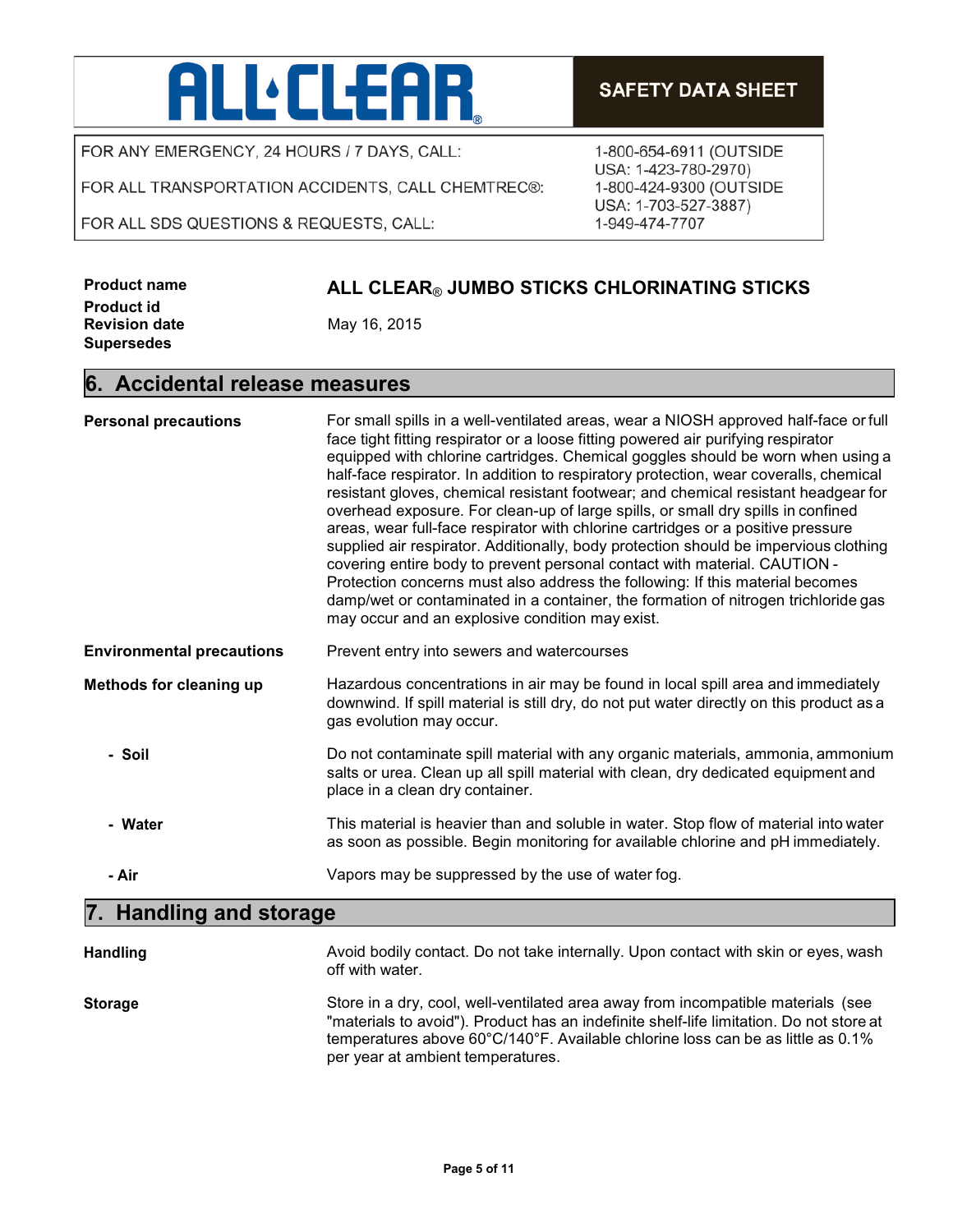## **ALLELEAR**

FOR ANY EMERGENCY, 24 HOURS / 7 DAYS, CALL:

FOR ALL TRANSPORTATION ACCIDENTS, CALL CHEMTREC®:

FOR ALL SDS QUESTIONS & REQUESTS, CALL:

### **SAFETY DATA SHEET**

1-800-654-6911 (OUTSIDE USA: 1-423-780-2970) 1-800-424-9300 (OUTSIDE USA: 1-703-527-3887) 1-949-474-7707

### **Product name ALL CLEAR**® **JUMBO STICKS CHLORINATING STICKS**

**Revision date May 16, 2015**

#### **8. Exposure controls / personal protection**

#### **Exposure Limits :**

**Product id** 

| <b>Components</b>                                          |                                                                                                                                                                                                    | <b>ACGIH-TLV Data</b>                                                                                                                                                   | <b>OSHA (PEL) Data</b> |
|------------------------------------------------------------|----------------------------------------------------------------------------------------------------------------------------------------------------------------------------------------------------|-------------------------------------------------------------------------------------------------------------------------------------------------------------------------|------------------------|
| Trichloroisocyanuric Acid<br>87-90-1                       |                                                                                                                                                                                                    | Not determined                                                                                                                                                          | Not determined         |
| <b>Ventilation requirements</b>                            | Use local exhaust ventilation to minimize dust and chlorine levels where industrial<br>use occurs. Otherwise, ensure good general ventilation.                                                     |                                                                                                                                                                         |                        |
| Personal protective equipment:<br>- Respiratory protection |                                                                                                                                                                                                    | When dusty conditions are encountered, wear a NIOSH/OSHA full-face respirator<br>with chlorine cartridges for protection against chlorine gas and dust/mist pre-filter. |                        |
| - Hand protection                                          | Neoprene gloves                                                                                                                                                                                    |                                                                                                                                                                         |                        |
| - Eye protection                                           | Use chemical safety glasses to avoid eye contact. Where industrial use occurs,<br>chemical goggles may be required.                                                                                |                                                                                                                                                                         |                        |
| - Skin and body protection                                 | Body covering clothes and boots                                                                                                                                                                    |                                                                                                                                                                         |                        |
| <b>Hygiene measures</b>                                    | Do not eat, smoke or drink where material is handled, processed or stored. Wash<br>hands thoroughly after handling and before eating or smoking. Safety shower and<br>eye bath should be provided. |                                                                                                                                                                         |                        |

### **9. Physical and chemical properties**

**Appearance** White granules or tablet-form product **Odor**<br> **Odor** threshold<br> **Odor threshold**<br> **Sharp, chlorine-like bleach odor**<br>
Not determined **Odor threshold pH** 2.7-2.9 (1% solution) **Melting point/range** 225-230°C (decomposes) **Boiling point/range** Not applicable (decomposes) **Flash point** Not applicable **Evaporation rate (ether=1)** Not applicable under standard conditions **Vapor pressure** Not applicable under standard conditions **Vapor density** Not applicable under standard conditions **Solubility: - Solubility in water** 1.2 g/100ml at 25°C **- Solubility in other solvents** Not available<br>**Decomposition temperature** 225 °C (437°F) **Decomposition temperature**<br>Viscosity **Not viscous**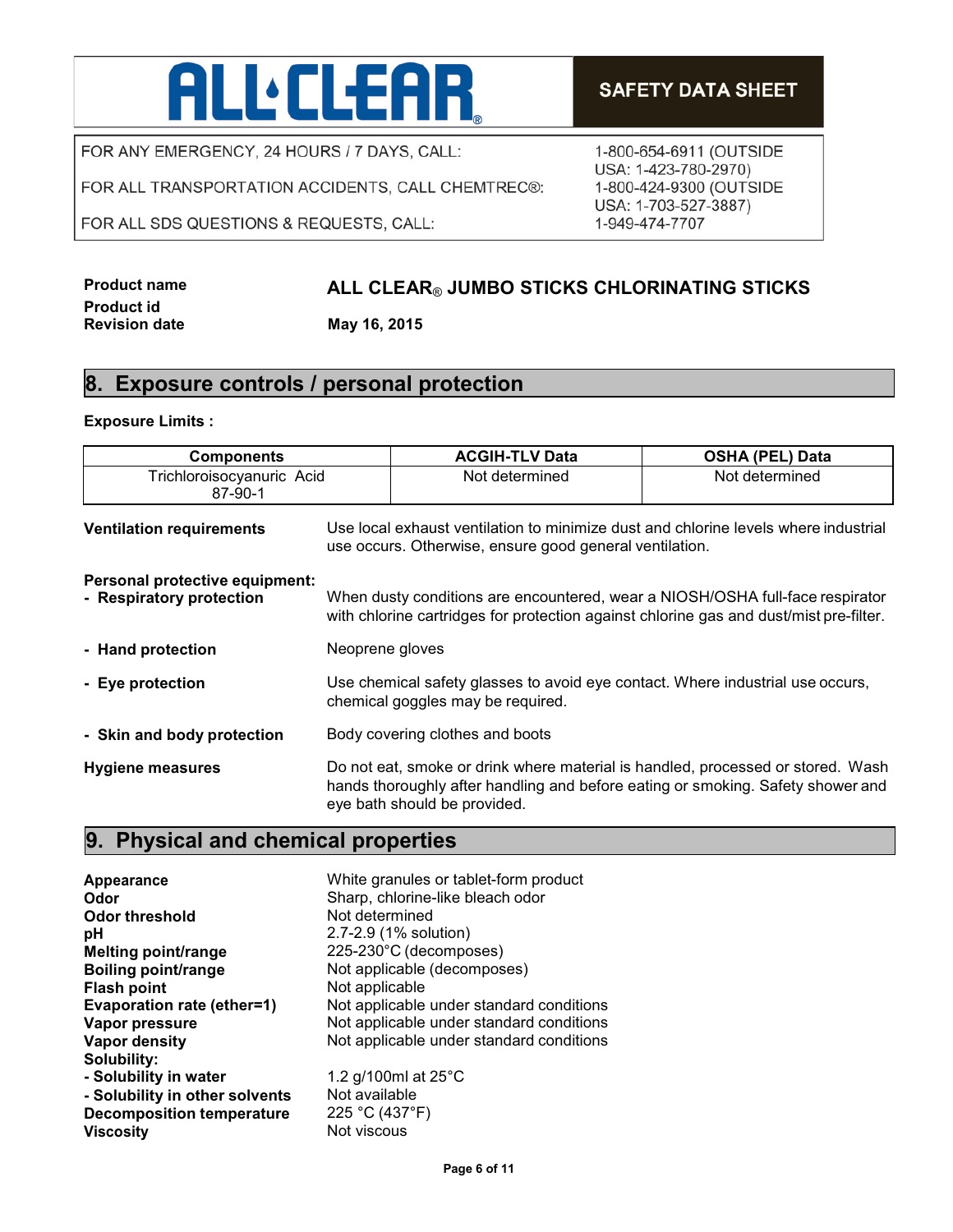# **ALLELEAR**

FOR ANY EMERGENCY, 24 HOURS / 7 DAYS, CALL:

FOR ALL TRANSPORTATION ACCIDENTS, CALL CHEMTREC®:

FOR ALL SDS QUESTIONS & REQUESTS, CALL:

- Rabbit dermal LD50

1-800-654-6911 (OUTSIDE USA: 1-423-780-2970)

1-800-424-9300 (OUTSIDE USA: 1-703-527-3887) 1-949-474-7707

lung

#### ALL CLEAR® JUMBO STICKS CHLORINATING STICKS **Product name Product id Revision date** May 16, 2015 **Bulk density** Granulest - 1.16-1.9  $g$ / $cc$ **Specific gravity**  $>1$ **Explosive properties** Not available **Oxidizing properties** Oxidizer 10. Stability and reactivity Contact with small amounts of water may result in an exothermic reaction with the **Reactivity** liberation of toxic fumes. Stable under normal conditions **Stability Possibility of hazardous** Decomposes when heated, releasing poisonous and corrosive fumes. reactions **Conditions to avoid** Heating above 225°C (437°F). **Materials to avoid** Do not package in paper or cardboard. Organic materials, reducing agents, nitrogen containing materials, other oxidizers, acids, bases, oils, grease, sawdust, dry fire extinguishers containing mono-ammonium compounds. **Hazardous decomposition** Nitrogen trichloride, chlorine, nitrous oxides, cyanates, carbon monoxide, carbon products dioxide. 11. Toxicological information Skin **Likely Routes of Exposure** Inhalation Eye contact Ingestion **Acute toxicity:** - Rat oral LD50 809 mg/kg

| - Eye irritation (rabbit)<br>- Dermal irritation (rabbit) | Corrosive<br>Corrosive                                                                                                                                          |
|-----------------------------------------------------------|-----------------------------------------------------------------------------------------------------------------------------------------------------------------|
| <b>Dermal sensitization</b>                               | Not a sensitizer                                                                                                                                                |
| <b>Chronic toxicity</b>                                   | Prolonged exposure may cause damage to the respiratory system. Chronic<br>inhalation exposure may cause impairment of lung function and permanent lu<br>damage. |
| <b>Mutagenicity</b>                                       | Not mutagenic in five Salmonella strains and one E.coli strain with or without<br>mammalian microsomal activation.                                              |

>2000 mg/kg

### **SAFETY DATA SHEET**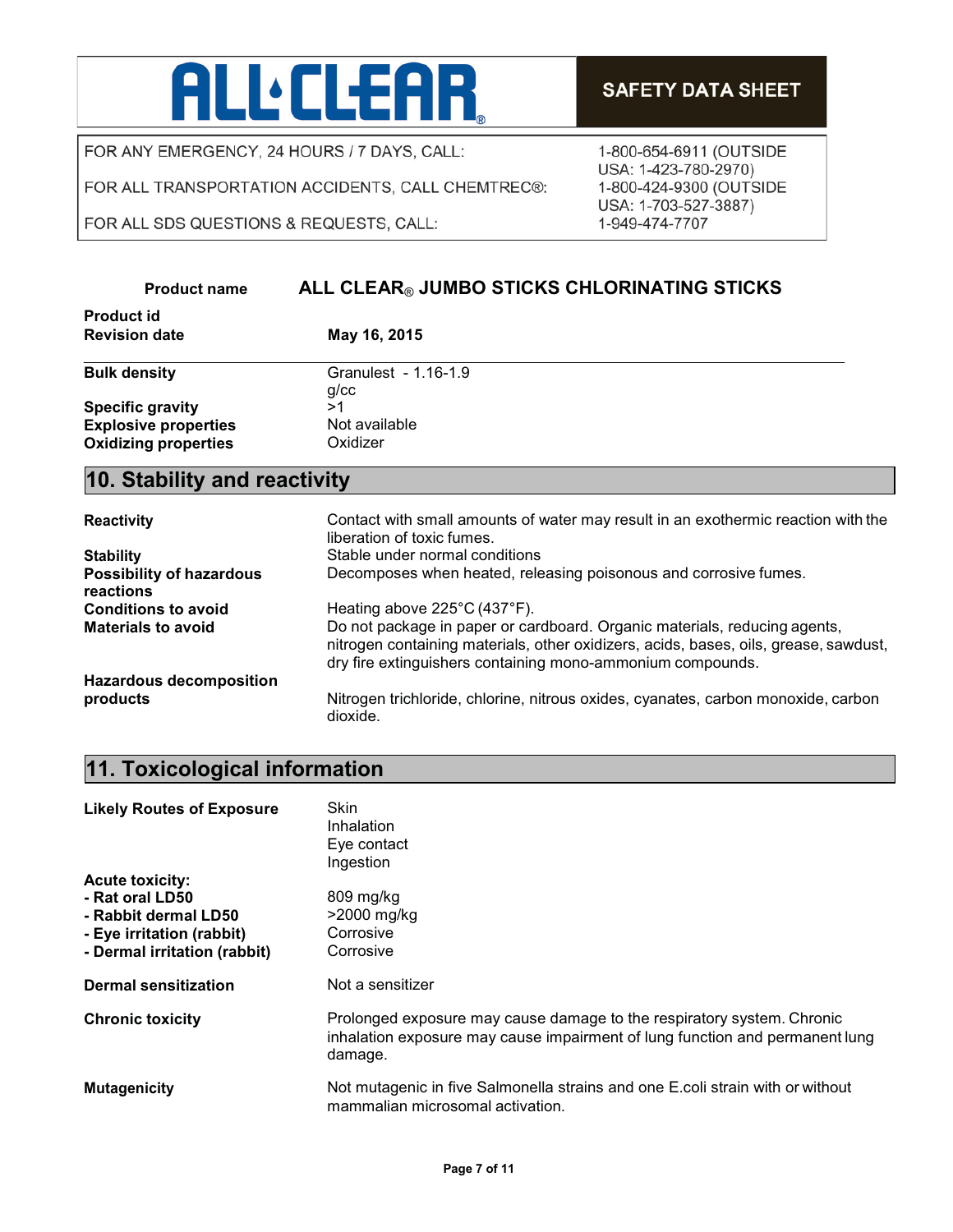# **ALL:CLEAR**

FOR ANY EMERGENCY, 24 HOURS / 7 DAYS, CALL:

FOR ALL TRANSPORTATION ACCIDENTS, CALL CHEMTREC®:

FOR ALL SDS QUESTIONS & REQUESTS, CALL:

1-800-654-6911 (OUTSIDE USA: 1-423-780-2970) 1-800-424-9300 (OUTSIDE USA: 1-703-527-3887) 1-949-474-7707

| <b>Product name</b><br><b>Product id</b> | ALL CLEAR® JUMBO STICKS CHLORINATING STICKS                                                                                                                                                      |
|------------------------------------------|--------------------------------------------------------------------------------------------------------------------------------------------------------------------------------------------------|
| <b>Revision date</b>                     | May 16, 2015                                                                                                                                                                                     |
| Carcinogenicity                          | Not classified by IARC, OSHA, EPA.                                                                                                                                                               |
|                                          | Not included in NTP 12th Report on Carcinogens                                                                                                                                                   |
| <b>Reproductive toxicity</b>             | There are no known or reported effects on reproductive function or fetal<br>development. Toxicological investigation indicates it does not affect reproductive<br>function or fetal development. |

### **12. Ecological information**

**Aquatic toxicity :**

| - 96 Hour-LC50, Fish | 0.32 mg/l (Rainbow trout)    |
|----------------------|------------------------------|
|                      | 0.30 mg/l (bluegill sunfish) |

**- 48 hour-LC50, Daphnia magna** 0.21 mg/l

| <b>Avian toxicity:</b><br>- Oral LD50, Mallard duck<br>- Dietary LC50, Mallard duck<br>- Dietary LC50, Bobwhite quail | 1600 mg/kg<br>>10,000 ppm<br>7422 ppm       |
|-----------------------------------------------------------------------------------------------------------------------|---------------------------------------------|
| Persistence and degradability                                                                                         | Expected to biodegradable (Lit.)            |
| <b>Bioaccumulative potential</b>                                                                                      | Not expected to bioaccumulate (Lit.)        |
| <b>Mobility in soil</b>                                                                                               | Expected to be highly mobile in soil (Lit.) |

### **13. Disposal considerations**

| Waste disposal               | Observe all federal, state and local environmental regulations when disposing of<br>this material.<br>If this product becomes waste, it will be a hazardous waste that is subject to the<br>Land Disposal Restrictions under 40 CFR 268 and must be managed accordingly.<br>Care must be taken to prevent environmental contamination from the use of this<br>material. |
|------------------------------|-------------------------------------------------------------------------------------------------------------------------------------------------------------------------------------------------------------------------------------------------------------------------------------------------------------------------------------------------------------------------|
| <b>Disposal of Packaging</b> | Empty containers should be disposed of in accordance with all applicable laws<br>and regulations                                                                                                                                                                                                                                                                        |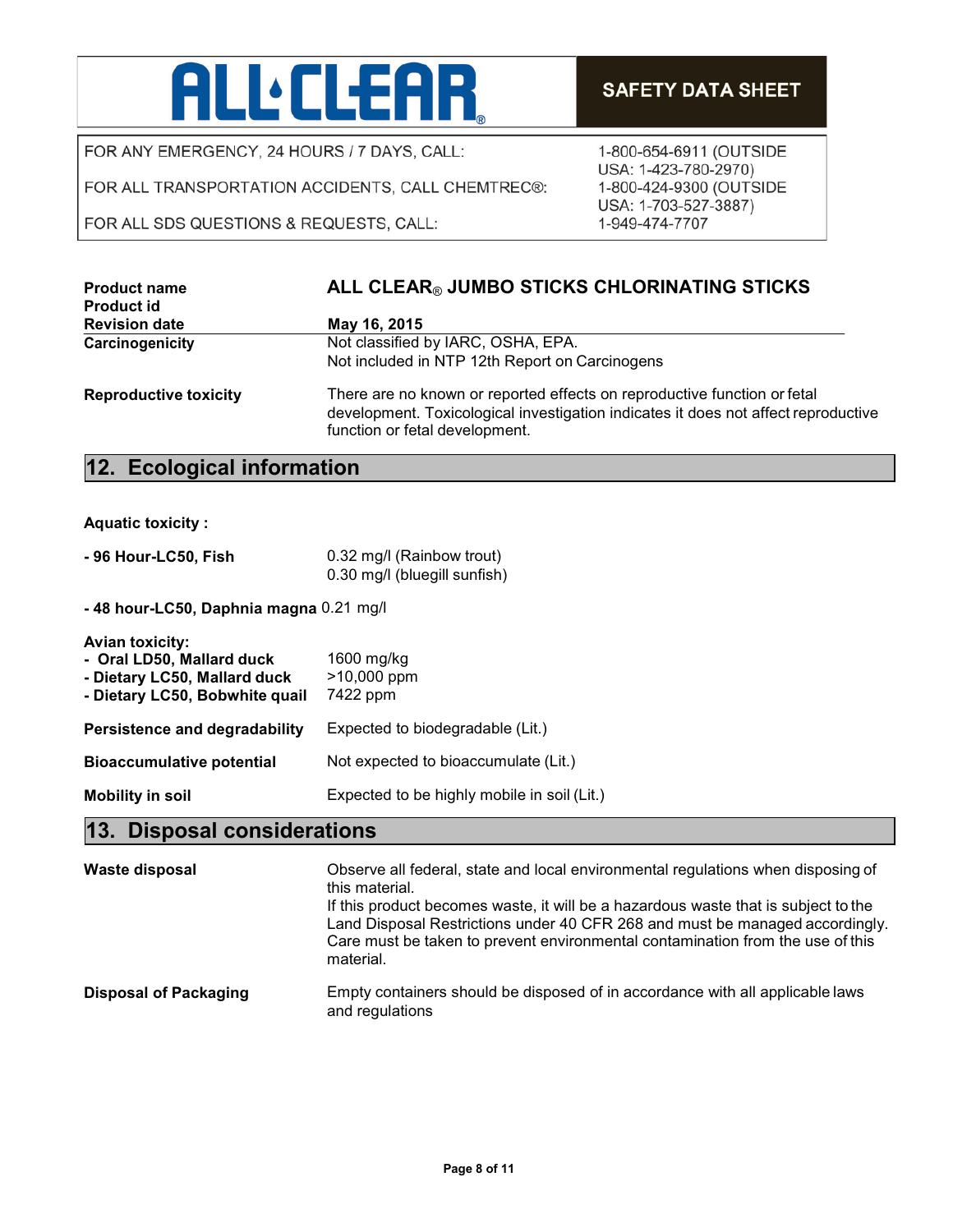### **ALL** CLEAR

FOR ANY EMERGENCY, 24 HOURS / 7 DAYS, CALL:

FOR ALL TRANSPORTATION ACCIDENTS, CALL CHEMTREC®:

FOR ALL SDS QUESTIONS & REQUESTS, CALL:

### **SAFETY DATA SHEET**

1-800-654-6911 (OUTSIDE USA: 1-423-780-2970) 1-800-424-9300 (OUTSIDE USA: 1-703-527-3887) 1-949-474-7707

| <b>Product name</b>  |  |
|----------------------|--|
| <b>Product id</b>    |  |
| <b>Revision date</b> |  |

### **Product name ALL CLEAR**® **JUMBO STICKS CHLORINATING STICKS**

**Revision date May 16, 2015**

| 14. Transportation information |                                                                                                                                                                                                                                                                                                    |
|--------------------------------|----------------------------------------------------------------------------------------------------------------------------------------------------------------------------------------------------------------------------------------------------------------------------------------------------|
| UN No.                         | 2468                                                                                                                                                                                                                                                                                               |
| <b>DOT</b>                     | Proper shipping name: Trichloroisocyanuric Acid Dry<br>Class: 5.1 - Oxidizing substances<br>Label: Oxidizing substances (5.1)<br>Packing Group: II<br><b>Emergency Guide No.140</b>                                                                                                                |
|                                | Note: Certain shipping modes or package sizes may have exceptions from the<br>transport regulations and may be classified as Consumer Commodity and Limited<br>Quantity. The classification provided may not reflect those exceptions and may not<br>apply to all shipping modes or package sizes. |
| IMDG                           | Proper shipping name: Trichloroisocyanuric Acid Dry<br>Class: 5.1 - Oxidizing substances<br>Label: Oxidizing substances (5.1)<br>Packing Group: II<br>Mark: MARINE POLLUTANT                                                                                                                       |
| ICAO/IATA                      | Proper shipping name: Trichloroisocyanuric Acid Dry<br>Label: Oxidizing substances (5.1)<br><b>Class: 5.1</b><br>Packing group: II<br>Marking: Environmentally hazardous substance                                                                                                                 |

### **15. Regulatory information**

| <b>USA</b>                                                               | Reported in the EPA TSCA Inventory.<br>This product is registered under FIFRA.                                                                                                                                                                                                   |
|--------------------------------------------------------------------------|----------------------------------------------------------------------------------------------------------------------------------------------------------------------------------------------------------------------------------------------------------------------------------|
| <b>EPA Registration no.</b>                                              | 87966-2                                                                                                                                                                                                                                                                          |
| <b>Emergency overview in</b><br>accordance to EPA<br><b>Master Label</b> | <b>DANGER</b><br>Hazards to humans and domestic animals<br>Highly corrosive Causes irreversible eye damage or<br>skin burns May be fatal if inhaled<br>May be fatal if absorbed through skin<br>Strong oxidizing agent<br>This pesticide is toxic to fish and aquatic organisms. |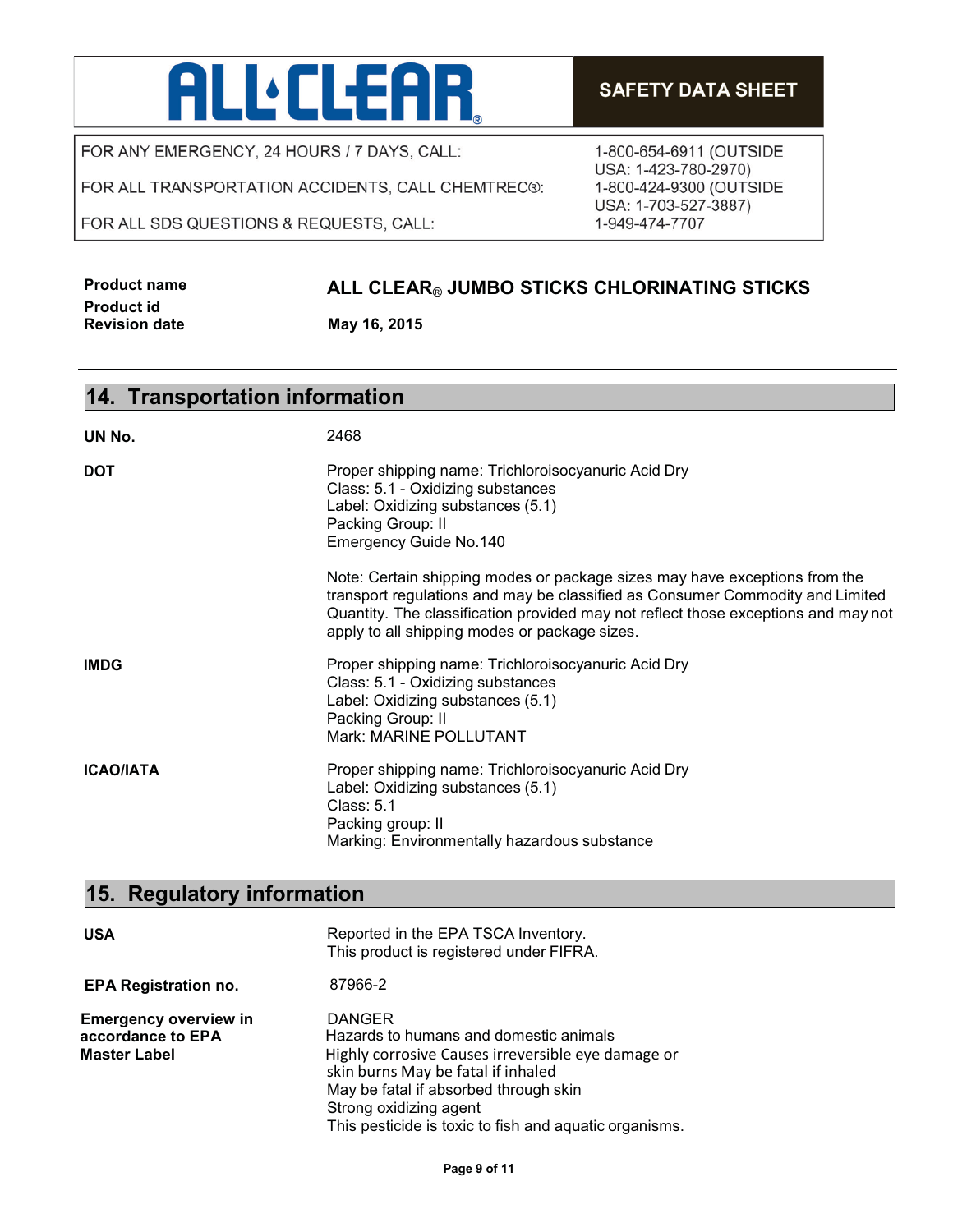# ALL'ELEAR

FOR ANY EMERGENCY, 24 HOURS / 7 DAYS, CALL:

FOR ALL TRANSPORTATION ACCIDENTS, CALL CHEMTREC®:

#### FOR ALL SDS QUESTIONS & REQUESTS, CALL:

### **SAFETY DATA SHEET**

1-800-654-6911 (OUTSIDE USA: 1-423-780-2970) 1-800-424-9300 (OUTSIDE USA: 1-703-527-3887) 1-949-474-7707

| <b>Product name</b><br><b>Product id</b>                          | ALL CLEAR® JUMBO STICKS CHLORINATING STICKS                                                                                                                                                      |
|-------------------------------------------------------------------|--------------------------------------------------------------------------------------------------------------------------------------------------------------------------------------------------|
| <b>Revision date</b>                                              | May 16, 2015                                                                                                                                                                                     |
| - SARA (311, 312)                                                 | This product is categorized as an immediate health hazard, and fire and reactivity<br>physical hazard. This product does not contain a chemical listed at or above de<br>minimis concentrations. |
| - Massachusetts Right-to-Know<br><b>Hazardous Substances list</b> | Listed                                                                                                                                                                                           |
| - New Jersey Right-to-Know<br><b>Hazardous Substances list</b>    | Listed                                                                                                                                                                                           |
| - Pennsylvania Right-to-Know<br><b>Hazardous Substances list</b>  | Listed                                                                                                                                                                                           |
| - Waste Classifications                                           | If this product becomes a waste, it meets the criteria of a hazardous waste as<br>defined under 40 CFR 261 and would have the following EPA hazardous waste<br>number: D001.                     |
| - Workplace Classification                                        | This product is considered hazardous under the OSHA Hazard Communication<br>Standard (29CFR 1910.1200).                                                                                          |
| Canada                                                            | Listed in DSL                                                                                                                                                                                    |
| -WHMIS hazard class                                               | C oxidizing materials<br>D1B Toxic material causing immediate and serious toxic effects<br>D2B Toxic materials causing other toxic effects                                                       |
| EU                                                                | Reported in EINECS                                                                                                                                                                               |
| EC No.                                                            | 201-782-8                                                                                                                                                                                        |
| Japan                                                             | ENCS no. 5-1044<br>ISHL no. 5-1044                                                                                                                                                               |
| <b>Australia</b>                                                  | Listed in AICS                                                                                                                                                                                   |
| <b>New Zealand Inventory</b>                                      | Listed in NZIoC                                                                                                                                                                                  |
| China<br>- China inventory                                        | Listed in IECSC                                                                                                                                                                                  |
| <b>Mexico</b>                                                     | Listed in the National Inventory of Chemical Substances (INSQ).                                                                                                                                  |
| <b>Korea</b>                                                      | Listed in the Korea Existing Chemicals Inventory (KECI), number KE-34101                                                                                                                         |
| <b>Philippines</b>                                                | Listed in PICCS                                                                                                                                                                                  |